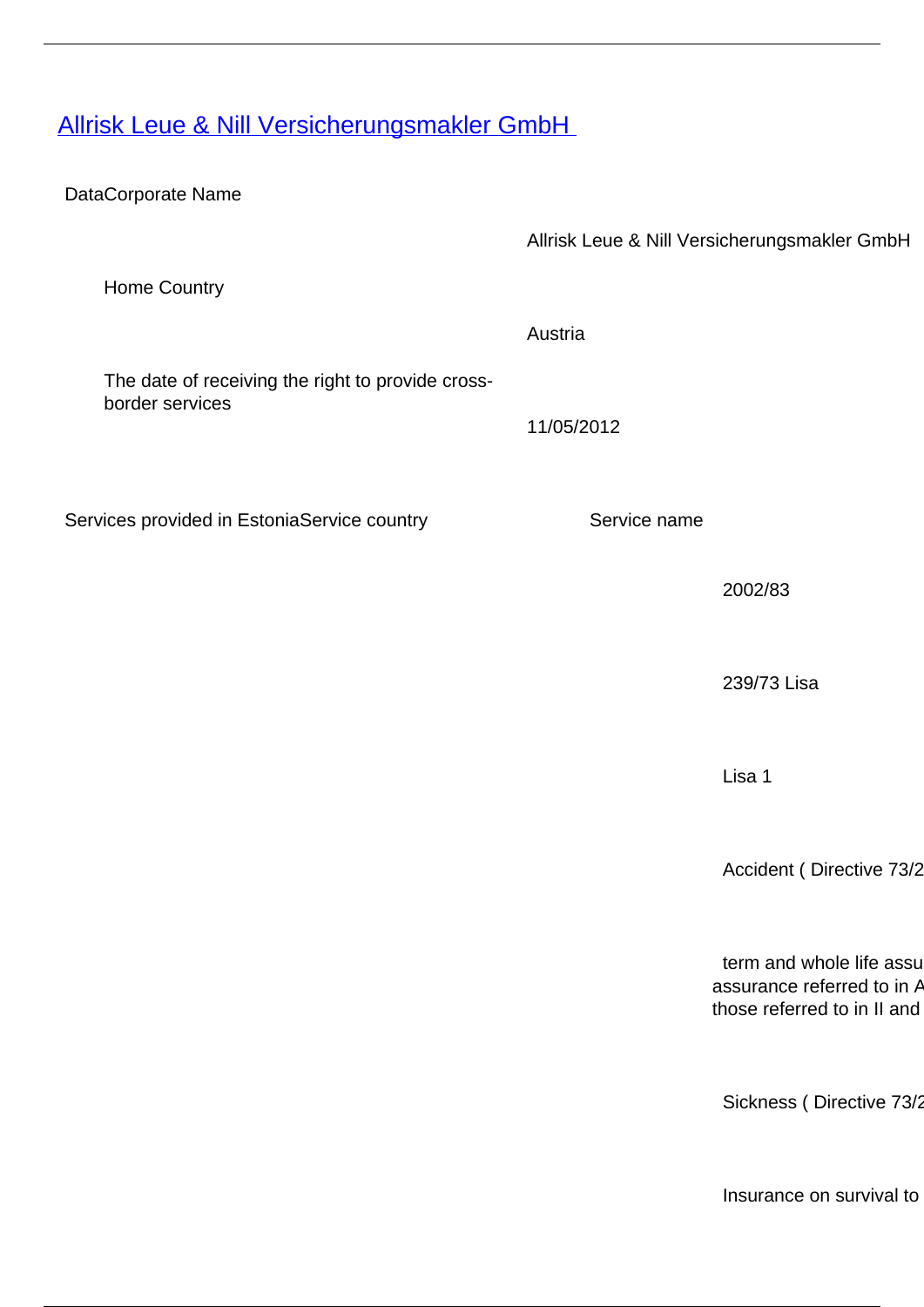Land vehicles ( Directive A.3. )

birth assurance and mar Marriage assurance, birth

Railway rolling stock (D Annex A.4. )

annuities ( I. The assura 2(1)(b) )

Aircraft ( Directive 73/23

unit linked life assurance referred to in Article  $2(1)(a)$ investment funds )

Ships ( Directive 73/239/

tontines ( V. Tontines, re  $2(2)(a)$ )

Goods in transit ( Directi A.7. )

Management of an occu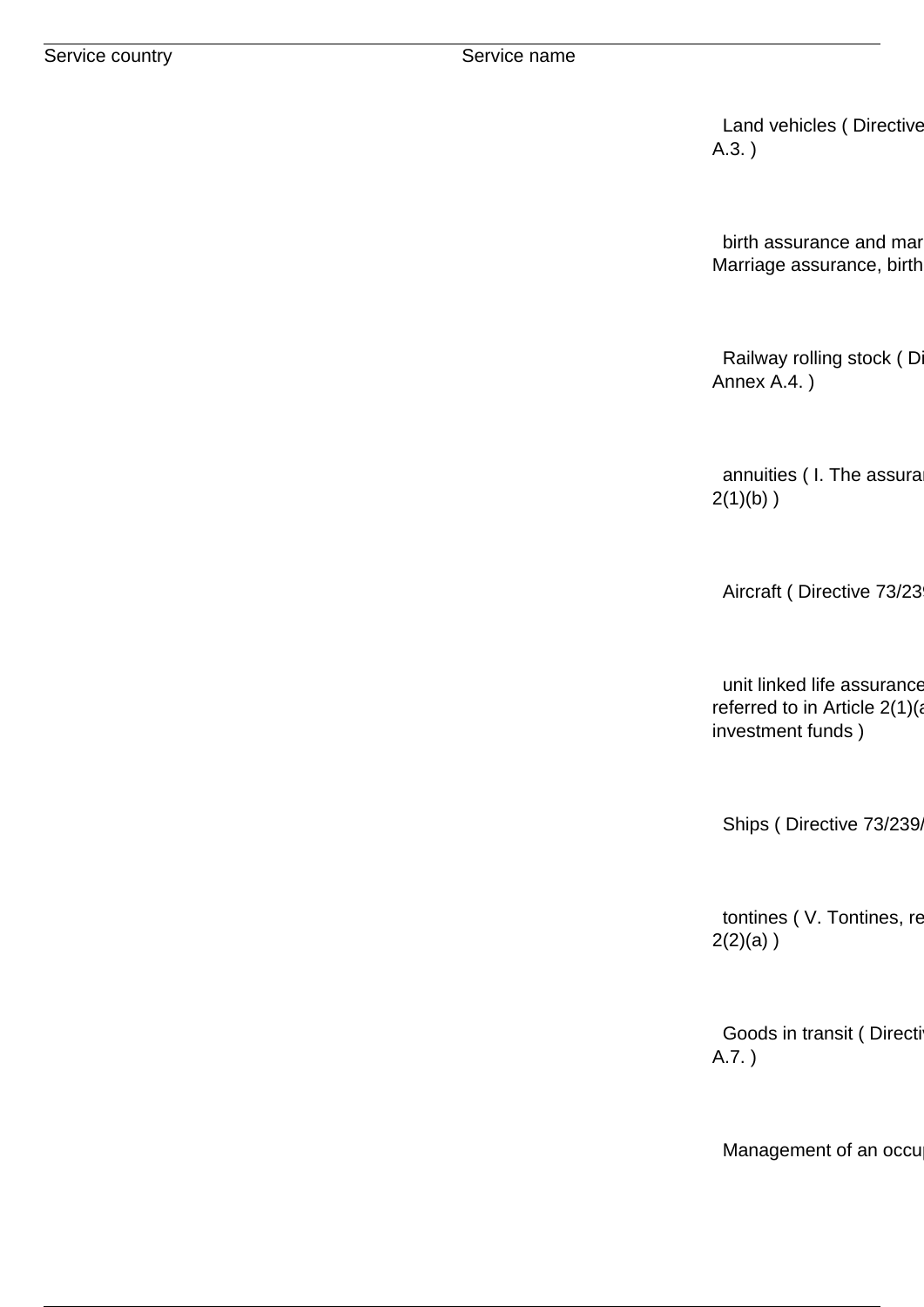Fire and natural forces ( Annex A.8. )

Other damage to proper 73/239/EEC Annex A.9. )

Motor vehicle liability (D Annex A.10. )

Aircraft liability ( Directiv A.11. )

Liability for ships ( Direct A.12. )

General liability ( Directive A.13. )

Credit ( Directive 73/239

Suretyship ( Directive 73

Miscellaneous financial l 73/239/EEC Annex A.16. )

Legal expenses ( Directi A.17. )